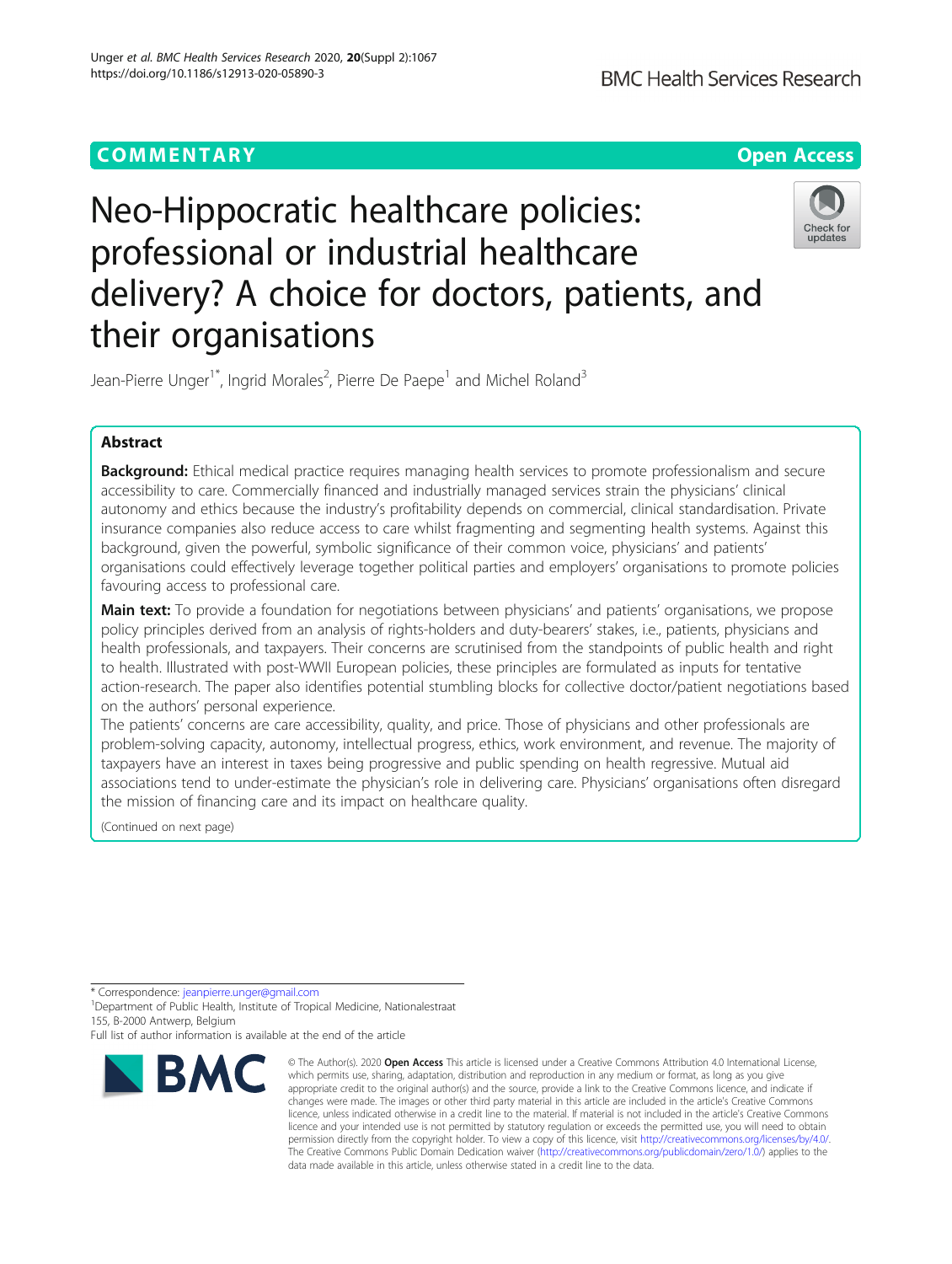## (Continued from previous page)

**Conclusion:** The proposed physicians-patients' alliance could promote policies in tune with professional ethics, prevent European policies' putting industrial concerns above suffering and death, bar care financing from the ambit of international trade treaties, and foster international cooperation policies consistent with the principles that inspire the design of healthcare policies at home and so reduce international migration. To be credible partners in this alliance, physicians' associations should promote a public health culture amongst their members and a team culture in healthcare services. To promote a universal health system, patients' organisations should strive to represent universal health interests rather than those of patients with specific diseases, ethnic groups, or social classes.

Keywords: Public services, Quality of health care, Healthcare accessibility, Non-profit health organisations, Medical professionalism, Health policy, Health systems

#### Background

The ethics embodied in the Hippocratic Oath was meant to govern the doctor-patient bond. Today, to achieve health, social, and professional goals, medical ethics needs to tackle tensions amongst patients, professionals, and the state.

We propose the term 'neo-Hippocratic' to define policies favourable to ethical medical practice and the universal right to professionally delivered health care. We propose to name (neo-) Hippocratic medical ethics those that are based on the values of "non-maleficence, beneficence, autonomy, and justice … the reference tetrad par excellence that physicians and ethicists use to resolve ethical dilemmas " [[1\]](#page-9-0). The 'neo-'prefix is justified by the distributive dimension that the quest for justice in making clinical and public health decisions adds to the traditional Hippocratic ethics. We leave it to the Ayurvedic or Chinese traditional practitioners to name their own proposed policies.

Medical values are guides for clinical and public health action. Value-based medical practice, say Pellegrino and Thomasma [\[1](#page-9-0)], is conditioned by the physician's virtues. Self-effacement or altruistic benevolence is a virtue that expresses a predisposition to make beneficent clinical decisions. Compassion or empathy is the capacity to suffer with the patient. Compassion without self-effacement leads to the commercially-motivated medicalisation of psychosocial complaints.

Ethical medical practice requires professionally- and socially-minded health services and systems. When they are commercially financed and industrially managed, they strain the physicians' autonomy and ethics because the industry's profitability depends on commercial, clinical standardisation. Commercial insurance companies also reduce access to care whilst fragmenting and segmenting health systems [\[2](#page-9-0)].

Doctors' associations (possibly, other health professionals' organisations), mutual aid societies (social health insurance companies), and other organisations of nonspecific patients are currently unimportant market forces. However, they could exert considerable political leverage by standing together and promoting, under the scrutiny of the news media, access to professional health care in universal health systems, for the following reasons:

- Their united voices could achieve considerable symbolic strength;
- everyone will be someday a patient and demand good care; and
- 15–20% of the population in high-income countries (HICs) works in the health sector.

In 2000, D.J. Rothman advocated alliances between professional associations and consumer groups "to accomplish goals that neither can realise separately" [\[3\]](#page-9-0). That same year, in pointing out threats to physicians' self-regulation capacity, W.M. Sullivan [\[4\]](#page-9-0) advocated putting morality at the core of efforts to re-inspire the contract between professionals and society and thus avoid inequality due to disease.

Still, social trust in physicians' commitment to the public has continued to erode [[5\]](#page-9-0). Despite the many pleas to protect the social contract enfranchising physicians, U.S. doctors have not resisted the commoditisation of care effectively: "The goal of maintaining technical expertise among physicians" [\[4](#page-9-0)] may have been exceptionally well met with regard to medical selfregulation. At the same time, healthcare professionals' organisations may have overlooked political coordination with patients' organisations.

What are the material and historical foundations of tentative doctor-patient alliances to amend healthcare policies in Europe?

Historically, European patients' organisations have

- defended the (potentially contradictory) interests of general patients and of patients with specific health conditions;
- interfered in the role taken by the pharmaceutical industry in policy design;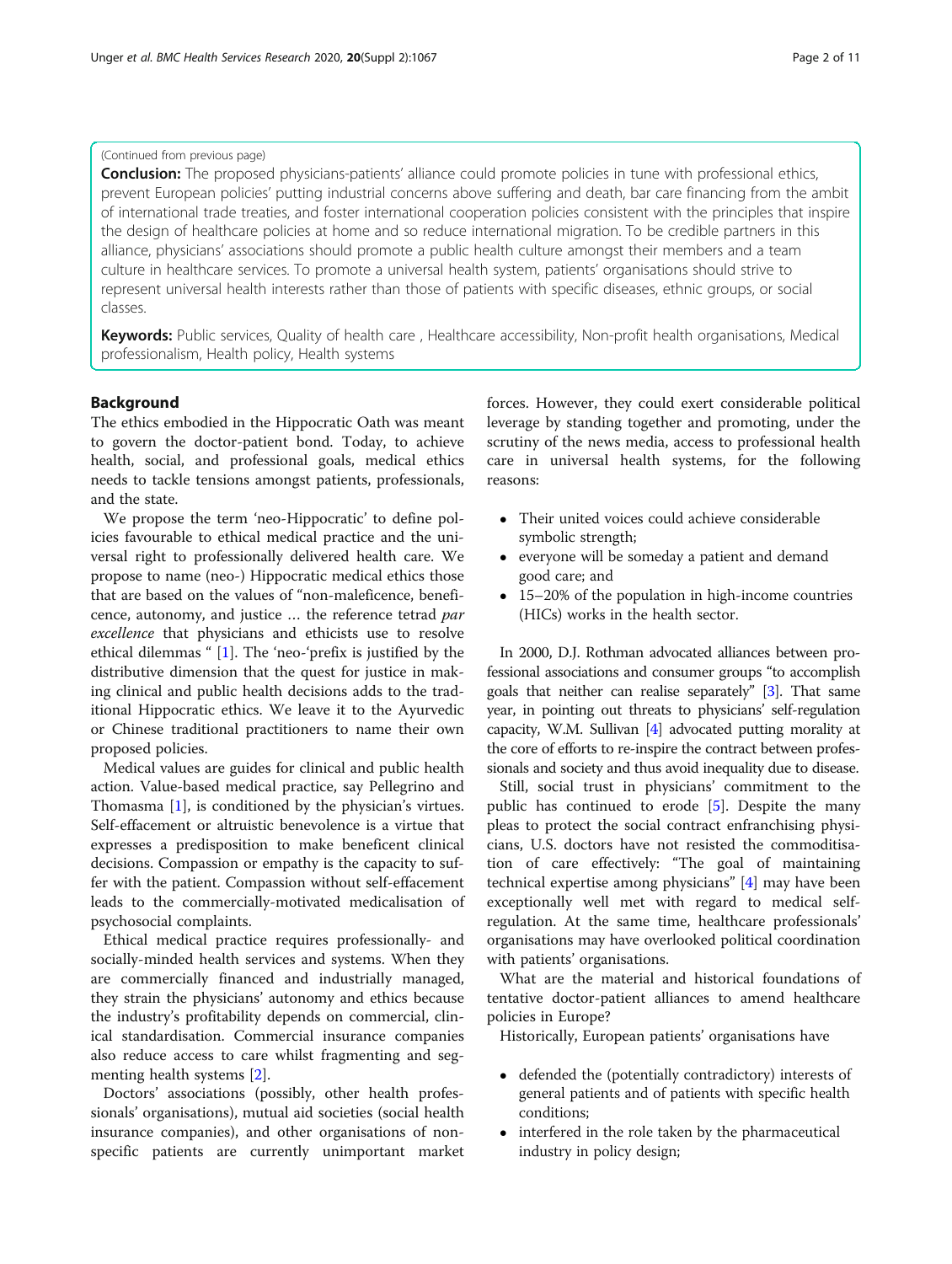- co-managed public finances (the Belgian health budget, for example, is co-managed by the major players in the sector, under government supervision); and
- in some rare cases, in line with primary healthcare philosophy, they co-managed public services, similar to what has been done in many low- and middleincome countries' (LMICs') government health centres.

Not all mutual aid societies and public services have fostered solidarity in health. Some have served specific, privileged socio-economic and/or ethnic groups and patients with special pathologies. Others have been accused of being bureaucratic and costly. In Belgium, however, the administrative costs of mutual aid societies are below 3.3% of their budgets, compared with often more than 20% in commercial insurance banks [[6\]](#page-9-0).

Meanwhile, physicians' associations have

- secured self-regulation, a condition for the profession's social enfranchisement;
- promoted doctors' autonomy, status, and professional ethics;
- defended their members' material interests; and
- organised continuing medical education

In several instances, professional organisations may have combined self-regulation and self-interest [\[7,](#page-9-0) [8\]](#page-9-0), in opposition to professional ethics.

Whilst some mutual surveillance between patients' (and in particular mutual aid funds) and doctors' organisations was thus desirable, their collective relations in Europe were historically plagued by mutual distrust. Budgeting national health funds was the conflict-ridden topic that strained the dialogue about shared interests in health care policy.

To overcome this legacy and make an alliance possible, policy principles should be agreed between professionals' organisations and patients' mutual aid funds and other patients' organisations. Those proposed here are formulated as proposals for action-research and thus fated to be amended by negotiations between them.

## Main text

To provide a foundation for negotiations between physicians' and patients' organisations, we propose health policy principles formulated as inputs for action-research. They are derived from an analysis of rights-holders and duty-bearers' stakes, i.e., patients, physicians and health professionals, taxpayers, and the state. Their concerns and health stakes are scrutinised from the standpoints of public health and right-to-health concepts regarding quality and accessibility of individual, family and

community care; physicians' requirements to practice medicine professionally; and taxpayers' interest in social justice in the healthcare sector. These principles are illustrated by post-WWII European policies. Based on the authors' personal experience, the paper also identifies potential stumbling blocks for the proposed collective doctor/patient negotiations based on an analysis of the divergence of physicians', patients', and taxpayers' concerns. A review of the literature in Pubmed with the terms doctor, patient, and negotiation did not yield a single article dealing with their collective bargaining (but 49 touching on person-to-person issues in clinical negotiation or issues specific to certain specialisations and pathologies).

## Result of analysis of rights-holders and dutybearers' stakes

## Patients' stakes

## Patients need medical practice to abide by defined care quality criteria

Patients' organisations are entitled to having the quality of care used as the yardstick for government health care policies, and they actually often do make that demand. How in that case may quality of care be defined? We propose the following six categories:

• eco-biopsychosocial. Since G.L. Engel's seminal work [[9\]](#page-9-0), doctors are expected to address the patient's suffering, health risks, and objectives whilst linking biomedical decisions to the patient's psychology and social determinants. They should do this with empathy and self-effacement. However, whilst the control of social and biological determinants in medical practice benefits from a degree of standardisation [[10](#page-9-0), [11](#page-9-0)], the psychological care component does not appear to be very compatible with standardisation  $[12]$  $[12]$  $[12]$ . Even the simple standardisation of the measurement of the quality of mental health care raises problems that are difficult to overcome. Key barriers to this effort include lack of standardised information technology-based data sources and limited scientific evidence for mental health quality measures [\[13](#page-9-0)]. Although embodied AI [[14](#page-9-0)] is said to address high-level therapeutic interventions that used to be offered exclusively by highly trained, skilled health professionals such as psychotherapists [\[15\]](#page-9-0), the reality is less palatable: it consists today of AIenabled, empathetic, and evidence-driven conversational mobile app technologies that should never replace time with a health care professional for more severe mental health problems [\[16\]](#page-9-0). The reason is that to be eco-biopsychosocial, health care should be largely bespoke. We use the term "industrialised care" to refer to those types of care that cannot be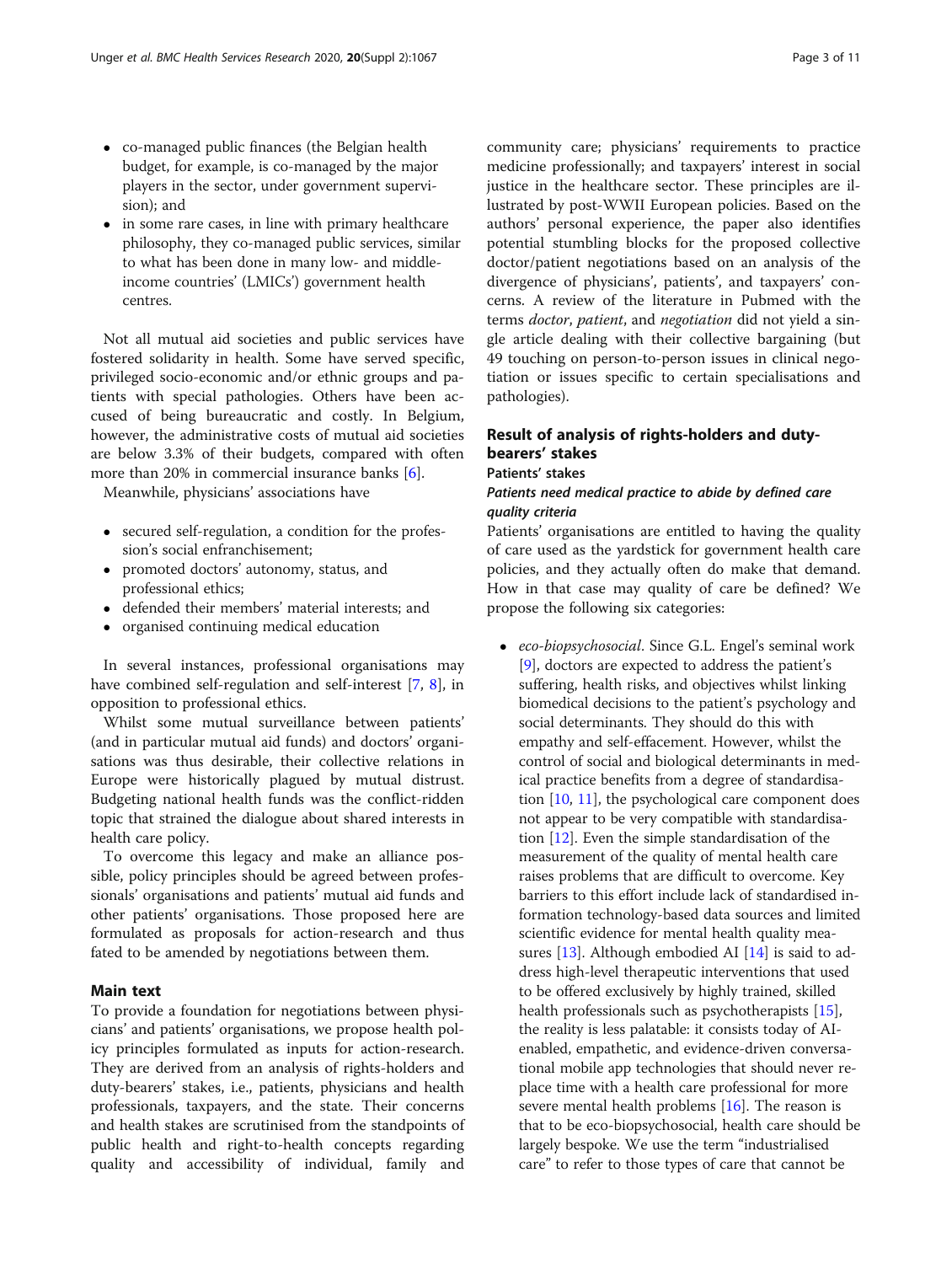adjusted to individual patients and family needs and features. Commercial financing leads to the industrialisation of care because standardisation allows economies of scale and orients medical and pharmaceutical consumption.

- Person-centred. In the U.S., the Institute of Medicine has defined this concept as, "Providing care that is respectful of and responsive to individual patient health goals, needs, and values, and ensuring that her/his values guide all clinical decisions." [\[17\]](#page-9-0) Along the same lines, Angela Coulter [\[18](#page-9-0)] defines patient engagement as the relationship between patients and care providers to "promote and support active patient and public involvement in health and healthcare and to strengthen their influence on healthcare decisions, at both the individual and collective levels." In practice, person-centred care delivery assumes doctor-patient negotiation of clinical conduct. Care delivery cannot truly be eco-biopsychosocial if the doctor's advice on changing the patient's way of life is not negotiated with her/him.
- *Skilled*. Decent healthcare delivery requires manual, behavioural, and communication skills (for instance, to break bad news to a patient). They cannot be learned exclusively from books. That is why oral tradition, demonstrations, and role models have been so important in transmitting medical professionalism ever since the ancient Greek and Gaelic cultures.
- Perfectible. Physicians should systematically aim to identify and correct their mistakes (which are inherent in human activities) with reflective methods, continuing medical education, and teamwork, so that they become the starting point of a learning process.
- Scientific. Biology-based clinical decision-making also requires sufficient autonomy in interpreting clinical standard operating procedures (SOPs) because "the evidence-based quality mark has been misappropriated by vested interests, the volume of evidence has become unmanageable and EBM guidelines often map poorly onto complex multi-morbidity" [[19](#page-9-0)]. Clinical trials, systematic reviews, and metaanalyses should not obscure the other components of EBM, namely, the doctor's experience and the patient's context [[20](#page-9-0)]. Another consequence is that physicians should learn to read scientific papers and clinical guidelines critically.
- *Ethical*. Physicians (and other health professionals) must adhere to a code of professional ethics and this code must be updated regularly through jurisprudential discussions in health services and professional associations and dialogue with other professionals or patients.

In sum, with regard to the quality of care, patients' organisations are justified in demanding access to care that is delivered professionally in universal health systems and policies to disseminate professionalism in health services. Health policies should be professionally minded if they are to be socially driven.

#### Patients need professional, not industrial, health care

Patients' and taxpayers' organisations are entitled to demand that physicians optimise their impact on collective health. However, such optimisation paradoxically requires highly individualised care, since physicians must address individual, family, and community ecobiopsychosocial health risks that are prioritised with the patient. This puts a conceptual limit on the standardisation of health care. Although useful, no computer programme, however sophisticated, will replace doctors in the near future, and this will hold true as long as ethics permeates medical practice. Mere industrial products per se will not secure the universal right to care.

Merriam Webster defines managed care as follows: "a system of providing healthcare (as by a Health Maintenance Organization or a Preferred Provider Organization) that is designed to control costs through managed programs in which the physician accepts constraints on the amount charged for medical care and the patient is limited in the choice of a physician". Managed care began spreading across the U.S. more than thirty years ago [[21\]](#page-9-0). The corollary was the loss of a "guild monopoly" where it was implemented [[4\]](#page-9-0).

Arguably, commercially managed care strains medical professionalism because of the following:

- It misuses EBM subject to a restrictive interpretation that overlooks the patient's ecobiopsychosocial features, her/his life goals, the doctors' values, and the idiosyncrasies of doctor-patient communication. Health insurance companies elicit and often impose a literal, normative use of clinical guidelines and so reduce the professional's scope for interpretation and doctor-patient shared decisionmaking on clinical conduct.
- In prompting suggestions to improve evidence production and interpretation [\[22\]](#page-9-0), clinical guidelines reflect for-profit trade-offs between opposing values (such as cost control v. patient well-being, the quest for the patient's autonomy v. security, and efficiency v. effectiveness), thus to the detriment of the patient [\[23\]](#page-9-0).
- Managed care undermines the eco-biopsychosocial approach and the doctor's self-effacement, especially if it relies on fee-for-service and pay-forperformance schemes.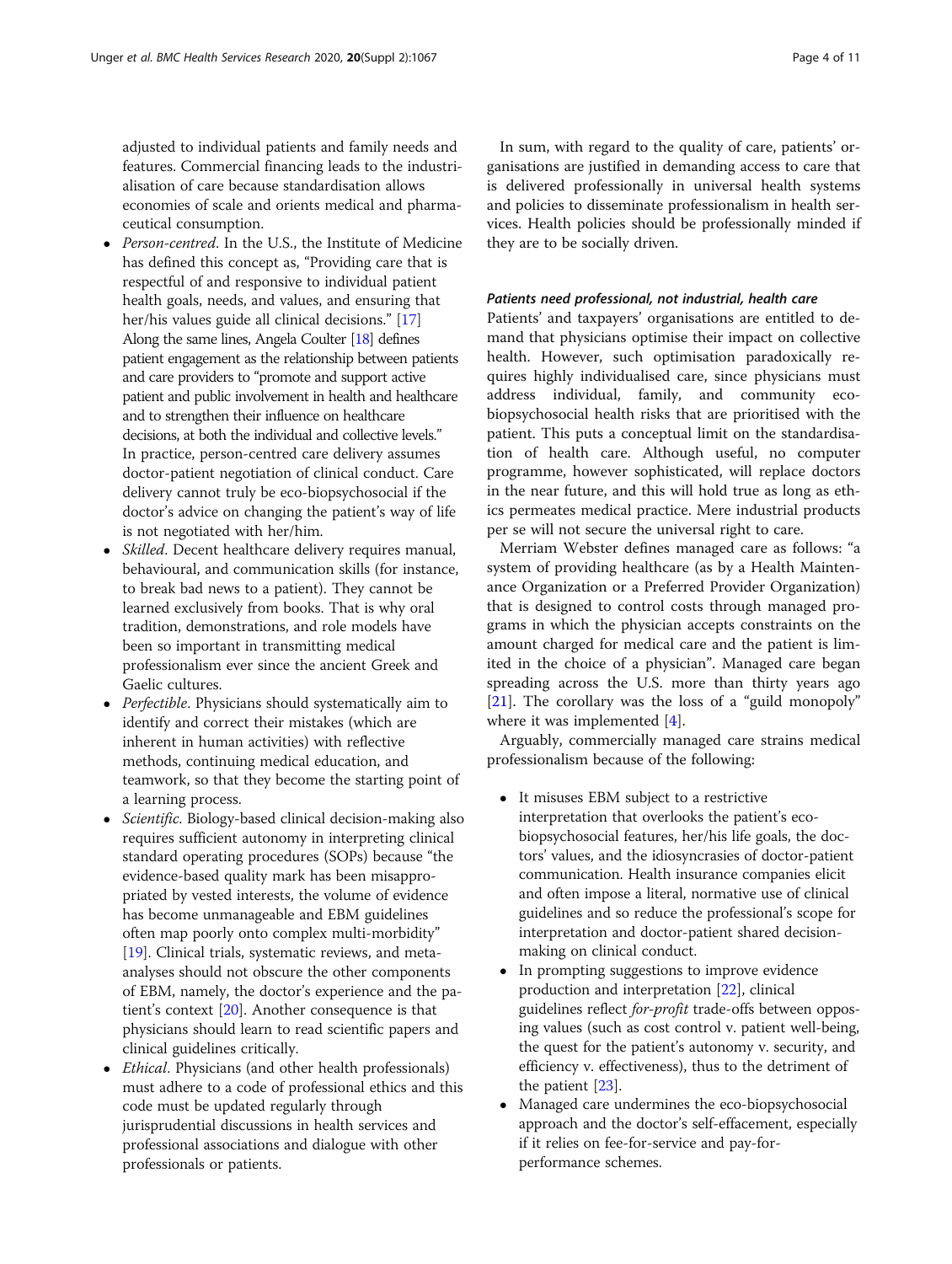Commercial insurance companies make access to (high-tech) care contingent on the patient's purchasing power, thereby maximising the consumption of care by the wealthy and minimising the consumption of care by the poor or vulnerable groups.

On an ethical level, the industry undermines the quality of care through managerial efforts to shift the physician's motivation from intangible to material and from qualitative to quantitative incentives (for instance with Pay-for-Performance remuneration), albeit without managing to achieve an impact on health care outcomes [[24\]](#page-9-0). Furthermore, since actuarial management places tight limits on risk pooling to regulate access to expensive technologies, it needs unlimited access to patient information (genetic information, for instance) to assess patient risks. Commercial medical practice thus comes into conflict with this other Hippocratic tenet: "Whatsoever I shall see or hear in the course of my profession, as well as outside my profession in my intercourse with men, if it be what should not be published abroad, I will never divulge, holding such things to be holy secrets".

To overcome the obstacle of professional ethics, managed care echoes the physician's technical identity in order to encourage her/his reliance on medical technology and pharmaceuticals. This marketing strategy weakens the doctor's professional identity by undermining the credibility of any knowledge not validated by quantitative, probabilistic science, e.g., knowledge useful for ethical, eco-biopsychosocial, and person-centred medical practice.

Whilst commercial healthcare financing erodes the ethical foundation of medical practice irremediably, public services are not immune to excessive standardisation of care and unethical practice:

- In Europe, laws sometimes permitted commercial deals between physicians and labs or pharmacies, and such deals were even struck in government services [[25](#page-10-0)].
- Medical technology and pharmaceutical industries often paid public services' physicians to prescribe inefficient products.
- Practitioners multiplied unneeded procedures, admissions, and consultations to take advantage of national health insurance "diagnosis related groups" (DRGs).
- Physicians with dual public/private practices may have self-referred profitable patients.

Therefore, public services must be regulated, controlled, and financed to promote professional ethics. Public health programmes that operate through the

provision of clinical care should promote its bespoke, customised delivery.

## Communities need access to clinical medicine but also community medicine and public health programmes

Communities need sufficient access to family medicine (or its equivalents) and to hospitals, both specialised and general, peripheral and academic. For this, health policies must remove all kinds of obstacle: financial (medical debts are one of the biggest sources of debt in the United States), geographical, temporal, cultural, psychological, technical, administrative, pharmaceutical, etc.

Communities actually benefit from physicians' attempts to maximise their collective impact whilst individualising the delivery of care [\[26](#page-10-0)]. Besides this, persons with health risks need to be able to access

- disease-, syndrome- or risk-specific public health programmes and
- community-oriented primary care.
- The latter is important to be able to act upon the social determinants of health that are susceptible to community and possibly intersectorial interventions. For instance, in the US women from minority neighborhoods have the smallest babies and the largest problems with care. They are especially in need of public health programs, and it is precisely the disadvantaged who tend to have the least access to them. The following are examples of its achievements: grain storehouses to reduce infant malnutrition in West Africa, psychosocial support for AIDS orphans in Central Africa, shelters for battered women in Europe, and school drop-out prevention for teenagers in Latin America.

The commoditisation of care strains the integration of medicine and public health because commercial insurance banks and industrial healthcare services see only opportunity costs in the public health externalities that clinical practice can achieve. This is why they discard

- disease-control interventions, because they often lack profitability [\[27\]](#page-10-0).
- integrated prevention, because it requires lengthier consultations to analyse the patient's environment. Notice that task-shifting may sometimes provide a solution in the context of teamwork [\(https://ec.eur](https://ec.europa.eu/health/expert_panel/sites/expertpanel/files/docsdir/024_defining-value-vbhc_en.pdf)[opa.eu/health/expert\\_panel/sites/expertpanel/files/](https://ec.europa.eu/health/expert_panel/sites/expertpanel/files/docsdir/024_defining-value-vbhc_en.pdf) [023\\_taskshifting\\_en.pdf\)](https://ec.europa.eu/health/expert_panel/sites/expertpanel/files/docsdir/024_defining-value-vbhc_en.pdf).
- professional development and physicians' involvement in organising health services, because non-clinical medical activities are viewed as longterm investments generating immediate opportunity costs.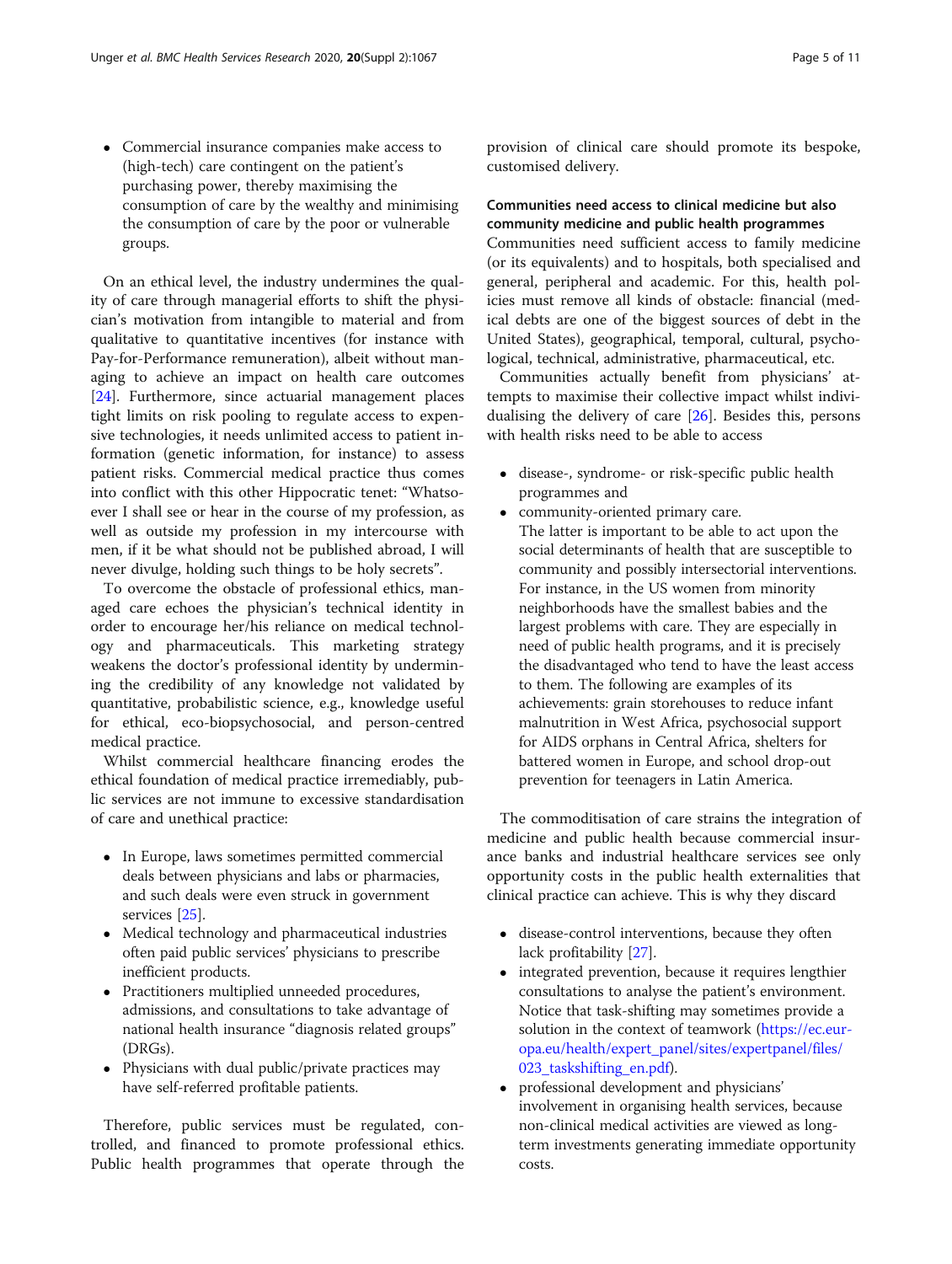## Physicians' stakes

Since WWII, most European physicians have had meaningful, rewarding professional lives and decent incomes. However, ahead of legal changes to commoditise health care, physicians were put under workload and financial stress in public hospitals whilst being offered tempting commercial revenue from private hospitals and insurance companies.

### Physicians need meaning, recognition, sharing, and dignity

Professional proficiency is a source of social recognition. Teamwork makes it possible to share knowledge and experience. Ethical medical practice is a source of pride and intangible (non material, or symbolic) motivation. However, there are reasons to believe that under the rule of commercial health insurance schemes physicians feel a loss of values, something that Durkheim called "anomia". First, private insurance companies bureaucratise medical practice. The U.S. health industry boasted 1.5 million white-collar workers busy limiting access to care and imposing clinical conduct and extensive clinical data collection on barely half as many doctors [\[28](#page-10-0)] because actuarial management needs a wealth of details to cost insurance and price care. Second, they undermine the physician's intangible motivation to practice ethically. A Medscape Report [\[29](#page-10-0)] disclosed that 32% of American physicians regularly had to discuss costs with their patients, adding to the burden imposed by the growth of paperwork in medical practice. Burnout in physicians is caused not only by financial and workload issues, but by industrial care policies that are conducive to unethical medical practice [\[30](#page-10-0)], de-professionalisation, and professional acculturation.

It is tempting to posit that intangible benefits such as autonomy and recognition carry little weight compared with material incentives. That would be a mistake. American doctors are amongst the highest paid in the world. However, in the U.S., the suicide rate of physicians is the highest of all professions, greater than the military suicide rate and almost twice the national average [[31\]](#page-10-0). According to the same 2014 report, 42% of U.S. physicians would not have chosen medicine as a career had they been given the opportunity to start over  $[32]$  $[32]$ , whereas 2 years later 54.4% of U.S. physicians were reporting that they felt burnt out [\[33\]](#page-10-0) because of high workloads and disappointment with their professional practice. This burnout figure in a fully mature market contrasts with 30.2% in Madrid in 2003 [[34\]](#page-10-0) and 16% in Switzerland in 2005 [[35\]](#page-10-0), although the differences must be interpreted with caution. It is even more significant that today the burnout rate of European doctors has become comparable to what it is in the U.S. [\[36](#page-10-0)].

## Physicians need decent incomes and workloads

Commercial insurance companies often promise doctors material benefits. European doctors need to learn that in spite of the apparently high compensation in some U.S. specialities, Western European doctors are comparatively well paid.

First, with female doctors earning about 25% less than their male colleagues, only 50% of U.S. physicians felt fairly compensated in 2014 [\[29](#page-10-0), [37](#page-10-0)].

Then, consider a 2014 international comparison of doctors' compensations in health market and non-market countries [\[38](#page-10-0)]. Admittedly, three of the four largest health insurance markets in HICs (USA, Australia, and the Netherlands) also gave their specialists the highest average yearly compensations both in absolute terms (230,000, 247,000, and 253,000 U.S. dollars, respectively) and as a percentage of per capita GDP (5.6, 7.6, and 6%, respectively). This, however, is no reason to view health markets as being synonymous with the highest compensation for specialists, for in 2014, Swiss specialists were earning US\$130,000, or less than specialists in Ireland (US\$143,000), France (US\$149,000), the UK (US\$150, 000), and Belgium (US\$188,000). What is more, income inequality between specialist categories was probably the highest in the U.S., with orthopaedists earning US\$413, 000 a year against US\$188,000 for internal medicine physicians and US\$181,000 for paediatricians [[39\]](#page-10-0). At the same time, Dutch (with US\$117000) and Swiss (with US\$116,000) GPs were earning no more than their British counterparts (\$118,000). All in all, the specialist/GP compensation ratio was less favourable to GPs in Australia (0.4), the Netherlands (0.6), and the U.S. (0.7) than in Germany and the UK (0.8).

Notice that several parameters artificially smooth out the differences in physicians' compensations in health market v. non-market countries. Money conversion uncertainties lead to inaccuracies. Several factors reduce the difference between physicians' incomes in market v. non-market countries: the failure to take account of huge malpractice insurance costs (up to US\$120,000 for some specialities in the U.S.); medical education costs; physicians' household expenditures on health; and children's education, which is much more expensive in the U.S. than in the EU (where public services, including education, are better and cheaper).

#### Taxpayers' stakes

Taxpayers need equitable, efficient health systems at home and international cooperation in health that favours equitable health systems abroad. Alongside direct payments, patients also contribute to health systems through their income taxes. Given that efficiency is a condition of equity and social justice, they should worry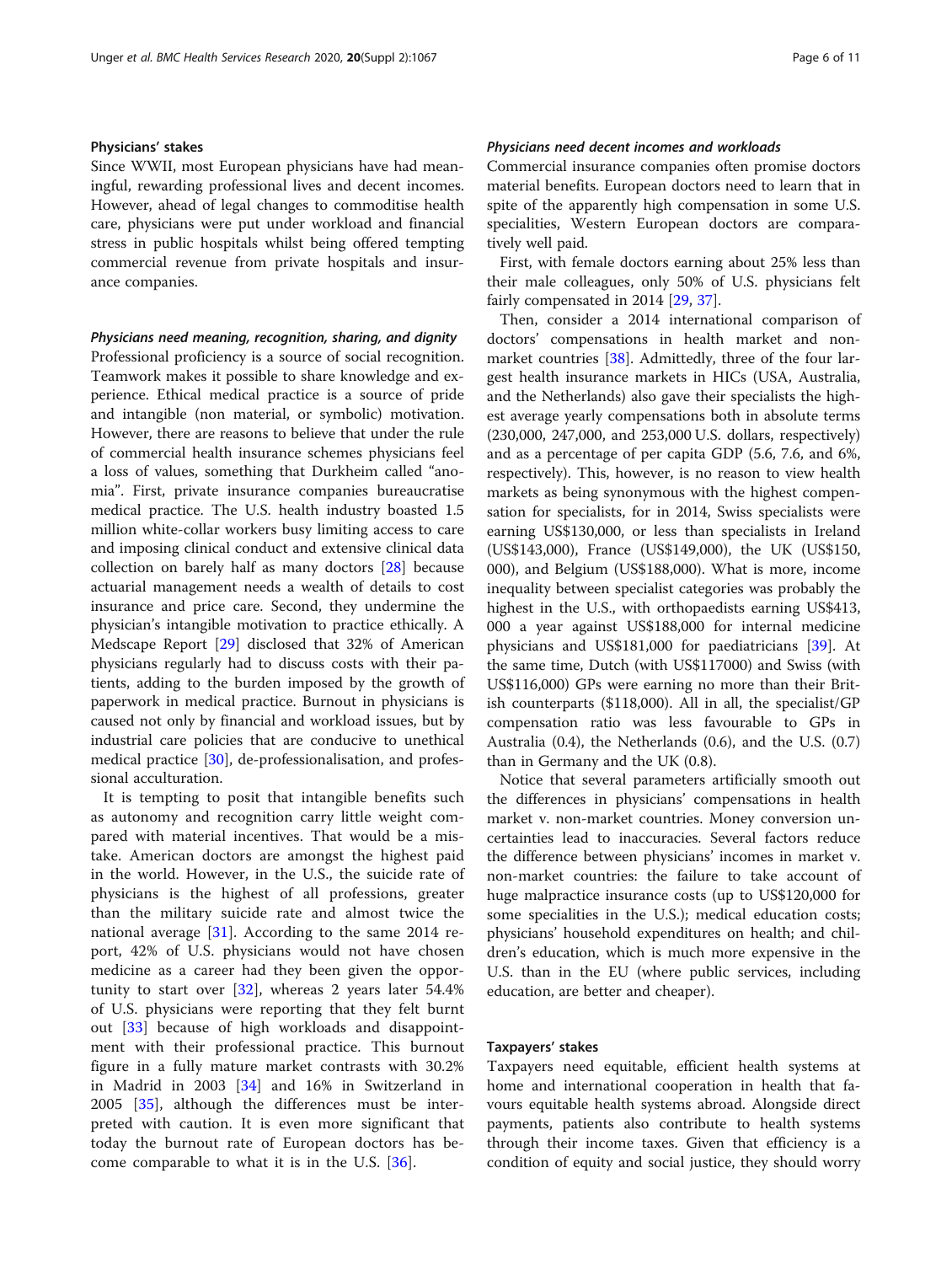that their taxes are not used efficiently by commercial health systems [\[40](#page-10-0)].

From the moment health insurance was privatised in the Netherlands (2006) and Switzerland (1996), these two countries joined the U.S. in having the highest government health expenditures in the OECD. This trend held until 2013, after which there has been conflicting evidence as to a possible stabilisation in the Netherlands. U.S. per capita public health expenditure alone was higher than total health expenditure in most EU countries, whilst rich Americans had more difficulty accessing care than the poor in many European countries [\[41](#page-10-0)]. The inefficiency of the U.S. system was such that between 1999 and 2009, "Although family income grew throughout the decade, the financial benefits that the [U.S.] family might have realised were largely consumed by healthcare cost growth, leaving them with only \$95 more per month than in 1999." [[42\]](#page-10-0).

The U.S., where the healthcare market has achieved full maturity, has the largest rich/poor life expectancy gap in the industrial world, shortening life expectancy for the third consecutive year, increasing maternal mortality for the past twenty years, and very limited or no access to healthcare for 10% of its population [[43\]](#page-10-0).

HIC (high-income country) taxpayers would be well advised to demand the re-engineering of international cooperation in health, if not for the human right to care, out of self-interest: to stabilise LMICs politically and militarily, to control epidemics, and to reduce migration pressure. International cooperation should promote access to professional care in universal health systems, as in Europe, and not limit health cooperation to disease control on the grounds of its alleged efficiency [\[44\]](#page-10-0). Bilateral cooperation agencies should rely to a much greater extent on the medical expertise available in Europe. If, as WHO claims, the international community is serious about strengthening health systems in LMICs and Europe is serious about reducing migration pressure, government agencies should stop contracting out cooperation activities to agents with possible conflicts of interests, such as foundations created and funded by industries. In the U.S. at least, these industries are legally obligated to make a profit and open up health markets to competition [[45\]](#page-10-0), possibly to the detriment of access to care.

As a conclusion of this analysis, the majority of doctors and patients would benefit from a policy of universal access to professional care. However, the efficiency and social equity of the health system is a concern of patients and taxpayers, not necessarily of physicians. To get physicians' political support for publicly-oriented health systems, public financing must ensure decent incomes for professionals in socially-minded medical practice and public policies must appeal to the physician's intangible motivation.

## Principles of neo-Hippocratic health care policies: driven by concern for social welfare and professionalism

To formulate policy principles consistent with the right to care and physicians' intangible and material motivations, we shall now try to reconcile doctors' and patients' concerns whilst relying on public health standards. These policies address the human right to health care; medical professionalism and ethics; and social justice in health policy.

a Policies for the human right to health care: the right to access professionally-delivered care in universal health systems

Universal health systems encompass the entire array of services, from family medicine to university teaching hospitals, acute to chronic care units, and polyclinics to highly specialised hospitals.

1 Patients' organisations would be well advised to demand that access to professionally- delivered care in universal health systems should be treated as a human right because denying it amounts, in public health terms, to inflicting avoidable suffering, anxiety, and mortality risks. In addition, care has been shown to be an important health determinant – perhaps the most important single determinant – in high-income countries (HICs) [\[46\]](#page-10-0) and LMICs alike [[47](#page-10-0)].

Patients and persons with health risks are entitled to demand easy access to

- general practitioners/family physician (they are used interchangeably in this paper) because they are close to the patients' homes; they can provide ecobiopsychosocial care and individually tailored prevention; and improve the patient's environment (by reducing domestic violence, for instance) [[48](#page-10-0), [49](#page-10-0)]. They can solve more than 90% of new health problems presenting in first-line health services. And they can do this efficiently, since for a same outcome, the cost of treating, say, common diarrhoea increases with the complexity of the accessed health infrastructure.
- hospitals and consultants, in order to access specialised expertise, technology, surveillance, and emergency support. In 1998, GP contacts represented 70–90% of all patient contacts with England's NHS  $[50]$  $[50]$  $[50]$ . Some twenty years later – in 2017–2018 – England, with an ageing population, logged 16.6 million finished admission episodes and 20 million contacts with consultants for a population of 55.8 million.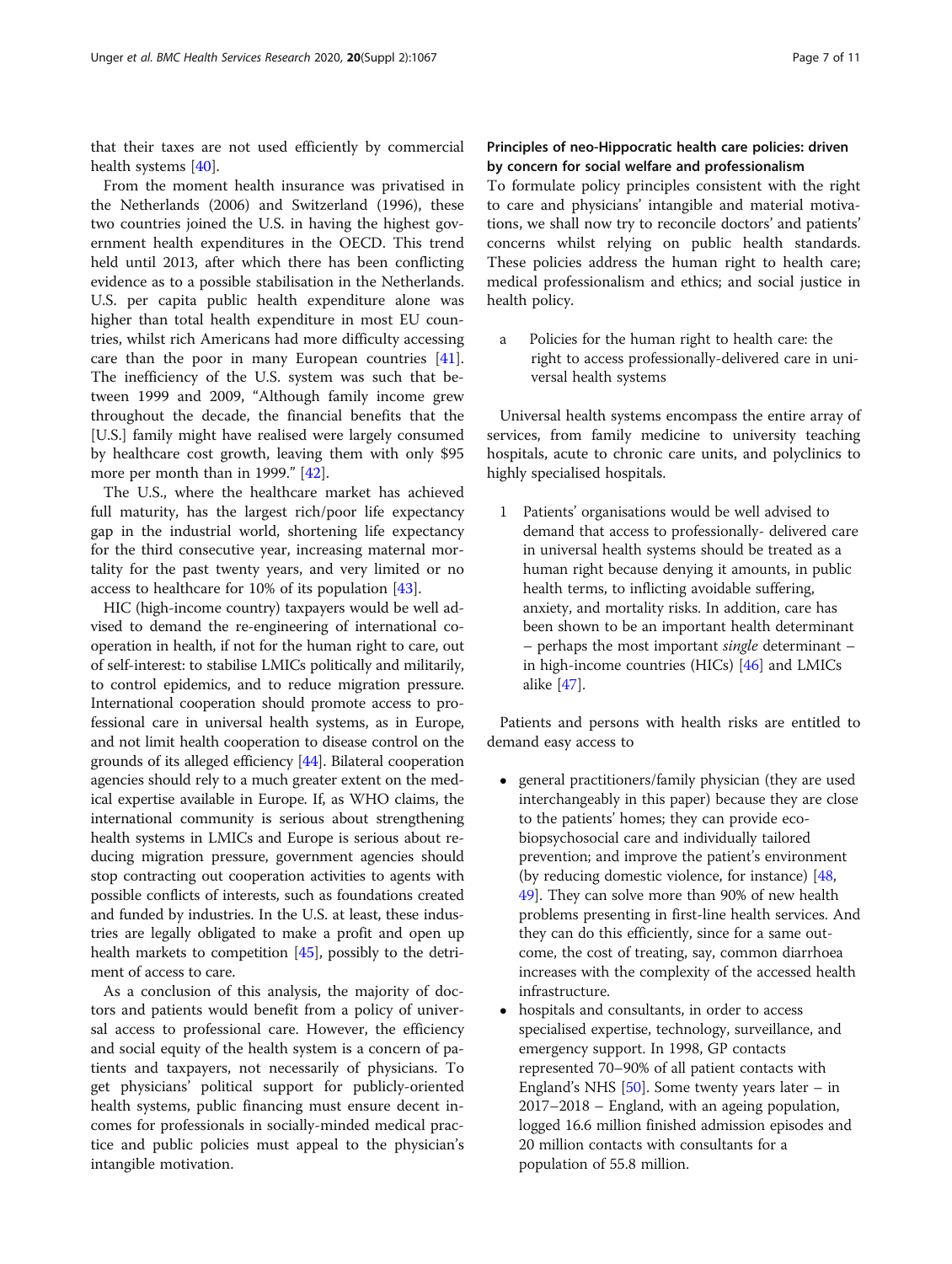From a public health perspective, all patients should access the same range of hospitals because the risks of avoidable mortality, suffering, and anxiety are what ought to define service utilisation. Consider maternal mortality. In LMICs, the maternal mortality rate is known to depend on access to skilled birth attendants, first-line maternities, and emergency obstetric services [[51\]](#page-10-0). Lowering the MMR further below standards in most LMICs also requires access to regional and university teaching hospitals to treat complicated cases of embolism, gestational diabetes, and multi-resistant puerperal sepsis and to perform early caesarean sections.

Whether out of self-interest or on other grounds, physicians' organisations ought to support policies that tackle the multiple dimensions of care accessibility and timeliness. Instead, the WHO Universal Health Coverage (UHC) strategy addresses only the financial dimension of care accessibility, not the geographical, administrative, social, technical, psychological, and cultural obstacles to care, and thus possibly to the detriment of removing such obstacles. Besides this, for the sake of public health, governments should monitor population-based service utilisation indices and disease-specific early detection and continuity rates.

Patients, many physicians' organisations, and taxpayers will probably hold similar views on other policy characteristics.

- 2. Hospitals should strengthen the entire health system with evaluations of first-line services, continuing medical education, action- and operational research, and sharing their medical equipment.
- 3 Policies should promote public health activities in clinical practice and, symmetrically, individual care delivery in community and public health medicine.
- 4 Services should be managed and planned as if they formed a system. To be managed systemically, health services should have the following features: complementarity of their tiers' functions; absence of functional deficiencies in the set of services offered; access to the needed tier; patient follow up by clinical information (for instance, integrated electronic records with a compatible classification system) [[52](#page-10-0)]; GPs as gatekeepers, in charge of the patient's eco-biopsychosocial synthesis and providing advice on health service utilisation; and the optimisation of medical technique allocation over the health service continuum.
- 5 Health care services should have a public interest mission, to wit: they should be unique, mandatory, based on solidarity, and prohibiting segmentation (thus not specific to social classes) and exclusion (for example, on the basis of risk selection). Notice that this Belgian law defining publicly-oriented

health financing is a practical model for Europe because the European Court of Justice has validated it.

6 Doctors' and patients' organisations will probably find common cause in opposing austerity policies applied to health care and international trade agreements, such as CETA and TISA, that address investments in health care, because such agreements favour the insurance banks' control over healthcare management [\[53\]](#page-10-0). International private arbitration courts should not be allowed to replace the European Court of Justice because such a move would bury the European jurisprudence that immunises publicly-oriented services and mutual aid societies from free competition and investment laws.

## Policy principles for medical professionalism and ethics

The following principles are derived from public health considerations. Their "doctor-patient negotiation" may be complicated but not insurmountable.

- 7. Health management should be not-for-profit.
- 8 Policies should favour professional practice and make it consistent with a code of ethics that is updated in particular to incorporate medical and public health concerns. In Belgium, for instance, the government finances periodic medical ethics seminars in health services.
- 9 To steer doctors' intangible motivations and transmit professional knowledge, medical faculties and health services should transmit a culture with values, different viewpoints, and their validation, not mere competences as envisaged by managerial ideologies ([https://ec.europa.eu/health/expert\\_](https://ec.europa.eu/health/expert_panel/sites/expertpanel/files/docsdir/024_defining-value-vbhc_en.pdf) [panel/sites/expertpanel/files/docsdir/024\\_defining](https://ec.europa.eu/health/expert_panel/sites/expertpanel/files/docsdir/024_defining-value-vbhc_en.pdf)[value-vbhc\\_en.pdf](https://ec.europa.eu/health/expert_panel/sites/expertpanel/files/docsdir/024_defining-value-vbhc_en.pdf)), [[54](#page-10-0)]. To achieve this, an array of non-clinical medical activities is available: stabilisation of doctor- patient relationships through a territorial definition or a list system; technical/psychological doctor coaching by experienced professionals (in Spain, experienced specialists have long offered younger colleagues technical and psychological support); internal (and external) audits [\[55\]](#page-10-0); continuing medical education; clinical coordination; inter-professional teamwork [[56](#page-10-0)]; and adhocratic organisation [[57](#page-10-0)]. Health policies should support non-clinical medical activities and the doctor's 'manager-physician' role, which connects all these activities, in particular.
- 10 Pre-graduate and continuous medical education should also transmit clinical skills. A decade ago, medicine professors were still selected in Scandinavian countries on the basis of not just their publications, but their clinical aptitudes as well.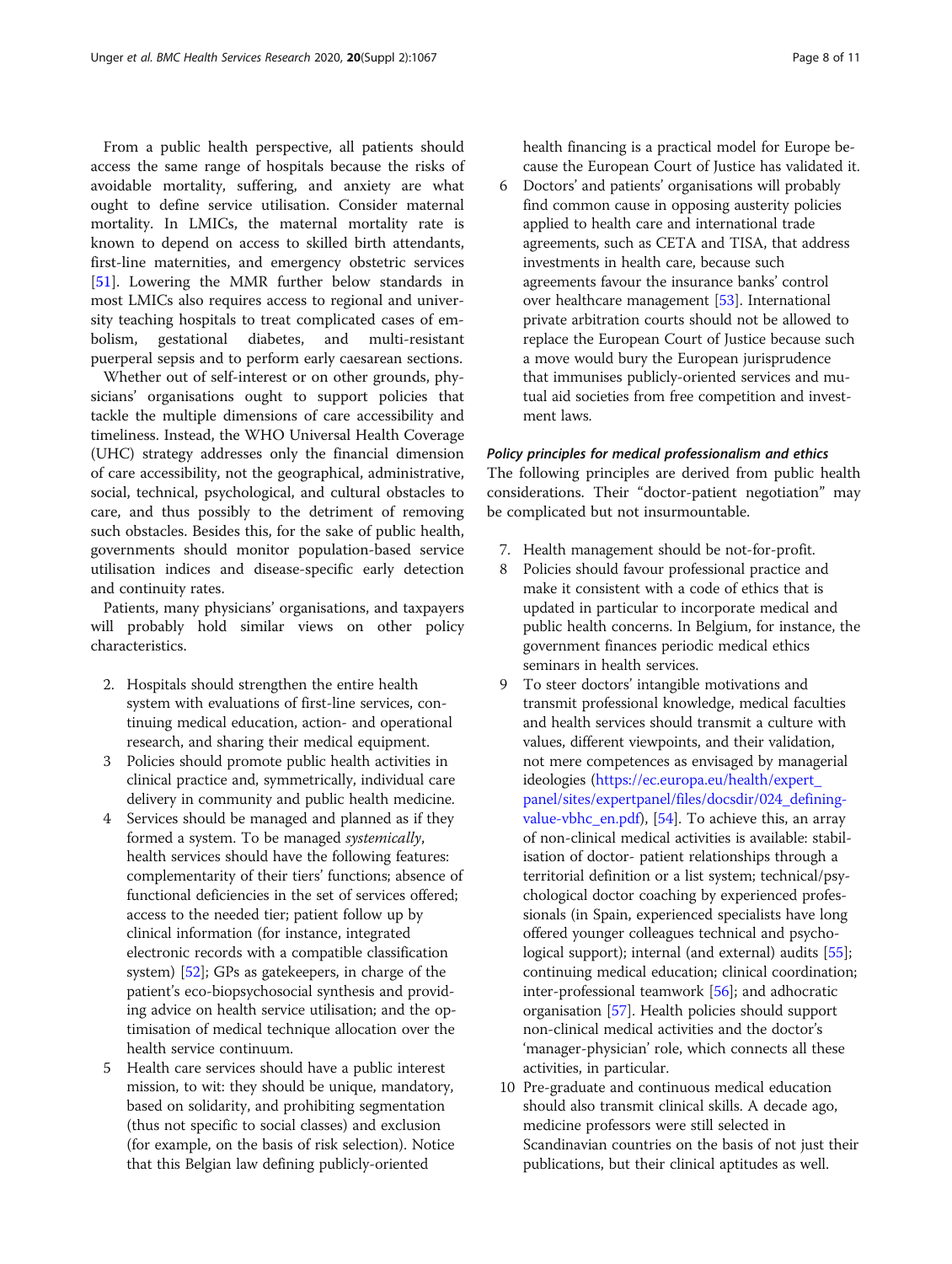- 11 Health policies should ensure decent incomes for physicians and health professionals but refrain from tying remuneration to clinical decision-making (as per pay for performance (PFP) schemes) in order to avoid focusing MDs' attention on income when they make clinical decisions [\[58](#page-10-0)]. Indeed, PFP has been proven to reduce care quality for apparent efficiency gains [[59\]](#page-10-0). Thanks to various mixes of capitation, salaries, and fee-for-service schemes, European physicians have long escaped overly material incentives.
- 12 Physicians who play key roles in hospital management give rise to the best hospital performances [\[60\]](#page-10-0). They should have a pivotal role in service and system organisation in order to link care management to clinical decision-making.
- 13 To give doctors a sense of "health system ownership", physicians should be permitted to comanage the health system. For instance, since the late 1990s, volunteer physicians in Denmark have participated in designing national healthcare guidelines in dialogue with Odense University [[61](#page-10-0)].

#### Social justice in health policy

- 14. Healthcare policies should abide by the principle of solidarity and mobilise sufficient contributions from the rich to universal health systems so as to enable the poor and the middle class to access professional care [\[62\]](#page-10-0). Solidarity in health assumes sufficient total spending on health (in 2016, Belgium and the Netherlands were spending about 10% of their GDPs on health) together with sufficient public expenditure on health. History tells us that 80% of total spending on health sustained good access to universal health systems in Europe for decades. Room for manoeuvre still exist. In 2016, the expenditures of government/compulsory schemes amounted to 8.4% of GDP in the Netherlands against only 7.9% in Belgium [\[63\]](#page-10-0). Policies can rely on either publicly-oriented singlepayer Bismarkian schemes (as in France or Belgium before 2000) or Beveridgean government healthcare services (as in the UK, Italy, Spain, and Sweden be
	- fore 2000) to secure non-profit health management. In any case, however, the health insurance market should be severely constrained by a sufficient proportion of public expenditure on health and strong regulations. International trade treaties should not be permitted to address health care financing.

Action-research is needed to test the validity and relevance of the analysis and principles discussed here in various contexts.

Applying public health criteria to assess healthcare policies is politically effective because they enable political parties to evoke the large numbers of death and suffering that proper healthcare policies can avoid. Using these criteria in health systems research reveals that commercial health financing hampers patients' access to professional health care, strains patients' relationships of trust with their doctors, and reduces doctors' autonomy.

## Conclusion

Doctors' associations need to engage in a policy dialogue with patients' organisations committed to the universal right to care in order to formulate policies barring commercial health insurance companies from competing for public funds with professionals, patients, and publiclyoriented services. The principles presented here represent a tentative platform for such negotiations. Whilst patients' and physicians' organisations in Europe have many common concerns, they may also collide on some issues:

- Mutual aid associations need to recognise the pivotal role of physicians in multidisciplinary teams, as physicians generally are the only professionals capable of assessing the patient's ecobiopsychosocial status and help multidisciplinary teams to address their needs.
- Physicians' organisations need to recognise the notfor-profit mission of healthcare financing and management as a condition of ethical, professional practice, and the importance of patients' associations in policy design and service management.
- Doctors' organisations must recognise the public health importance of access to health care for all social strata, ethnic groups, and isolated populations and act to improve such access both at the political level and in relations with their members.
- Mutual societies also need to recognise that ethical medical practice is contingent on providing doctors with sufficient professional autonomy and income.
- Doctors' organisations should explain to patients' associations how they manage the ethical risks associated with their autonomy and how, beyond enforcing professional regulations, they aim to motivate, educate, and assess practitioners.

Physicians' professional organisations will also have to promote a public health culture amongst their member clinicians and a clinical culture in public health and publicly-oriented health services.

In promoting neo-Hippocratic policies, patients' and health professionals' organisations may find unexpected allies. In a context of long-term economic stagnation, entrepreneurs who do not invest in health (say, 80% of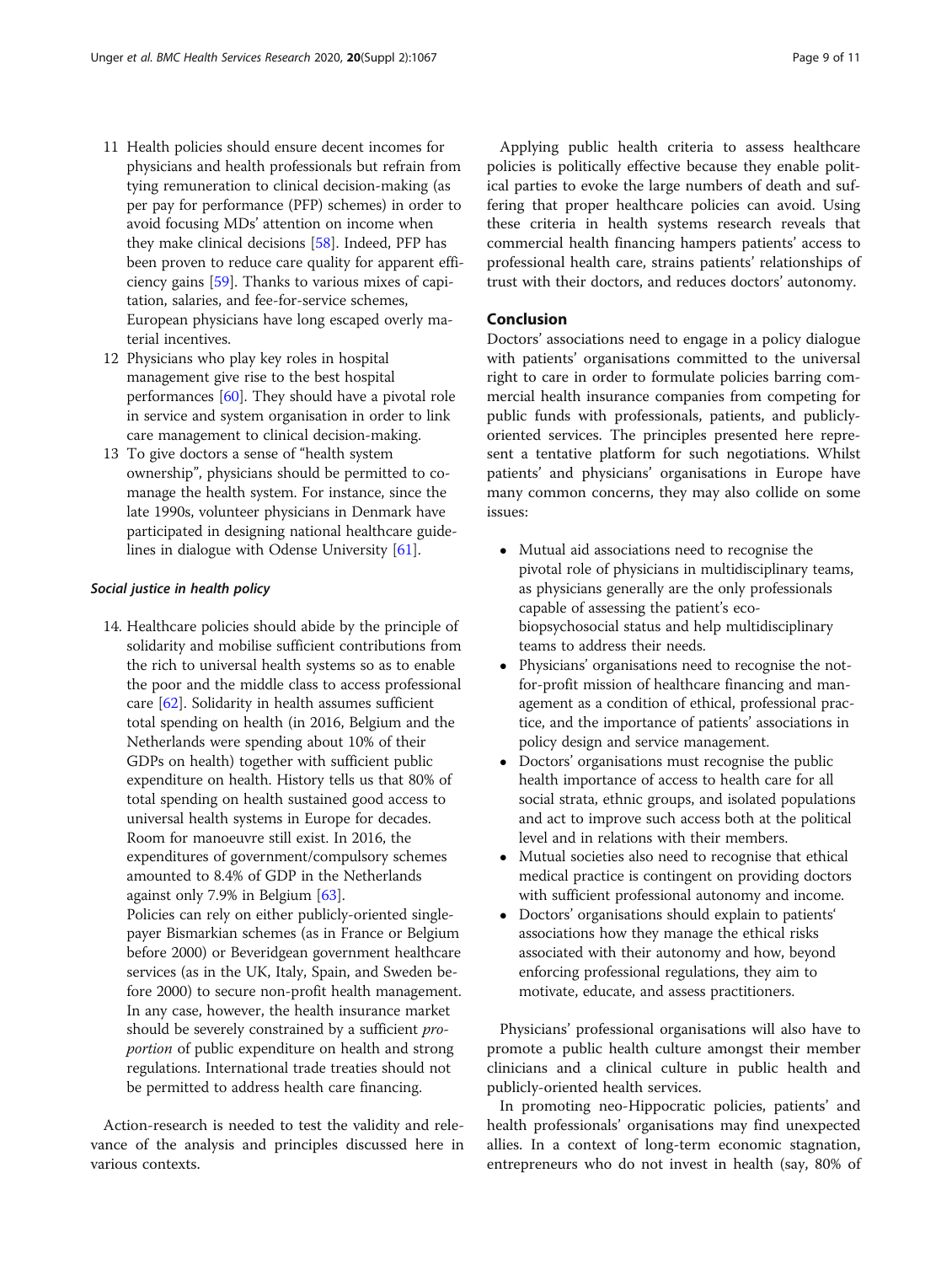<span id="page-9-0"></span>all investors) would do well to check health expenditure trends in the U.S., the Netherlands, and Switzerland twice rather than once. This would help them to assess their likely losses in the coming decade if healthcare financing is commoditised in Europe.

The existential threat that the industrialisation of care poses to medical professionalism could favour patients' and doctors' organisations' agreeing on national policies propitious for accessing professional care in universal health systems.

#### Abbreviations

CETA: EU-Canada Comprehensive Economic and Trade Agreement; DRG: Diagnosis Related Groups; EBM: Evidence-Based Medicine; GP: General Practitioner; HIC: High Income Countries; HMO: Health Maintenance Organization; LMIC: Low and Middle Income Countries; MMR: Maternal Mortality Rate; PFP: Pay-for-Performance; TISA: Trade in Services Agreement; UHC: Universal Health Coverage

#### Acknowledgements

We are indebted to Professors Jan De Maeseneer (University of Ghent) and Howard Waitzkin (Distinguished Professor Emeritus in the Department of Sociology at the University of New Mexico) for their indispensable comments. Please note that the latter disagrees politically with the content of this article. Gaby Leyden edited the manuscript thoroughly. No error can be attributed to them.

#### About this supplement

This article has been Forthcoming as part of BMC Health Services Research Volume 20 Supplement 2, 2020: "The Physician and Professionalism Today: Challenges to and strategies for ethical professional medical practice". The full contents of the supplement are available online at [https://bmchealthservres.](https://bmchealthservres.biomedcentral.com/articles/supplements/volume-20-supplement-2) [biomedcentral.com/articles/supplements/volume-20-supplement-2](https://bmchealthservres.biomedcentral.com/articles/supplements/volume-20-supplement-2).

#### Authors' contributions

The author(s) read and approved the final manuscript.

#### Funding

Publication of this supplement has been funded by the Institute of Tropical Medicine, Antwerp, Belgium.

#### Availability of data and materials

Data sharing is not applicable to this article as no datasets were generated or analysed during the current study.

#### Ethics approval and consent to participate

Not applicable (this manuscript does not involve human participants, human data or human tissue).

#### Consent for publication

Not applicable (this manuscript does not contain any individual person's data).

#### Competing interests

The authors declare that they have no competing interests.

#### Author details

<sup>1</sup>Department of Public Health, Institute of Tropical Medicine, Nationalestraat 155, B-2000 Antwerp, Belgium. <sup>2</sup>Office de la Naissance et de l'Enfance, French Community of Belgium, Chaussée de Charleroi 95, B-1060 Brussels, Belgium. <sup>3</sup>Département de Médecine Générale, Université Libre de Bruxelles, Route de Lennik, 808, BP 612/1, B-1070 Brussels, Belgium.

## Published: 9 December 2020

#### References

1. Pellegrino ED, Thomasma DC. The virtues in medical practice. New York: Oxford University Press; 1993.

- 2. Unger JP, Morales I. De Paepe P. Objectives, Methods and Results in Critical Health Systems and Policy Research. Evaluating the Healthcare Market. Forthcoming as part of BMC Health Services Research Volume 20 Supplement 2, 2020: "The Physician and Professionalism Today: Challenges to and strategies for ethical professional medical practice." The full contents of the supplement are available online at [https://bmchealthservres.](https://bmchealthservres.biomedcentral.com/articles/supplements/volume-20-supplement-2) [biomedcentral.com/articles/supplements/volume-20-supplement-2](https://bmchealthservres.biomedcentral.com/articles/supplements/volume-20-supplement-2).
- 3. Rothman DJ. Medical professionalism. Focusing on the real issues. NEJM. 2000;342(17):1284–6.
- 4. Sullivan WM. Medicine under threat: professionalism and professional identity. CMAJ. 2000;162(5):673–5.
- 5. Barondess JA. Medicine and Professionalism. Arch Intern Med. 2003;163:145–9.
- 6. Hermesse J, Bouvy J. Parce que la santé n'est pas une marchandise. Revue 'Politique'. 2017;101:39–46.
- 7. Unger JP, Van Dessel P, van der Veer C, Shelmerdine S. Maternal health regulations in Vietnam, India and China. A comparison across case studies and countries, Deliverable 5.1. HESVIC project 'Health system stewardship and regulation in Vietnam, India and China'. Institute of Tropical Medicine, Antwerp. A project financed by the European Commission; 2012. p. 154. Available: [https://medicinehealth.leeds.ac.uk/downloads/download/122/](https://medicinehealth.leeds.ac.uk/downloads/download/122/hesvic_-_comparative_report_d5_1_120713_final) [hesvic\\_-\\_comparative\\_report\\_d5\\_1\\_120713\\_final](https://medicinehealth.leeds.ac.uk/downloads/download/122/hesvic_-_comparative_report_d5_1_120713_final) Accessed 13 Sept 2020.
- 8. Starr P. The social transformation of American medicine. New York: Basic Books Inc Pub; 1984.
- 9. Engel GL. The need for a new medical model: a challenge for biomedicine. Science. 1977;196(4286):129–36.
- 10. Unger JP, Shelmerdine S, Van der Veer C, Roland M. How can GPs Best Handle Social Determinants in Practice? Application in the Brussels Environment. J Fam Med Dis Prev. 2016;2:025. <https://doi.org/10.23937/2469-5793/1510025> [https://clinmedjournals.org/articles/jfmdp/journal-of-family-medicine-and](https://clinmedjournals.org/articles/jfmdp/journal-of-family-medicine-and-disease-prevention-jfmdp-2-025.php?jid=jfmdp)[disease-prevention-jfmdp-2-025.php?jid=jfmdp](https://clinmedjournals.org/articles/jfmdp/journal-of-family-medicine-and-disease-prevention-jfmdp-2-025.php?jid=jfmdp) Accessed 13 Sept 2020.
- 11. For example, every GP should have a list of common social problems affecting her/his patients with, for each, the contact details of a specialised social organisation (Alcoholics Anonymous, union, mutual aid association, shelter for battered woman, etc.) or competent social worker..
- 12. Quinet A, Shelmerdine S, Van Dessel P, Unger JP. Family Therapy in Developing Countries Primary Care. J Fam Med Dis Prev. 2015;1:006 Available: http:// clinmedjournals.org/articles/jfmdp/jfmdp-1-006.pdf Accessed 13 Sept 2020.
- 13. Kilbourne AM, Beck K, Spaeth-Rublee B, et al. Measuring and improving the quality of mental health care: a global perspective. World Psychiatry. 2018; 17(1):30–8. <https://doi.org/10.1002/wps.20482>.
- 14. Embodied AI involves equipping software with a physical body and exploring how that body fits into real-world environments. It is based on embodied cognition – the idea that intelligence is as much a part of the body as the brain. (From [disruptionhub.com\)](http://disruptionhub.com).
- 15. Fiske A, Henningsen P, Buyx A. Your Robot Therapist Will See You Now: Ethical Implications of Embodied Artificial Intelligence in Psychiatry, Psychology, and Psychotherapy. J Med Internet Res. 2019;21(5):e13216. Published 2019 May 9. <https://doi.org/10.2196/13216>.
- 16. Inkster B, Sarda S, Subramanian V. An Empathy-Driven, Conversational Artificial Intelligence Agent (Wysa) for Digital Mental Well-Being: Real-World Data Evaluation Mixed-Methods Study. JMIR Mhealth Uhealth. 2018;6(11): e12106. Published 2018 Nov 23. <https://doi.org/10.2196/12106>.
- 17. Institute of Medicine. Crossing the Quality Chasm: A New Health System for the 21st Century. 2012.
- 18. Coulter A. Engaging Patients in Healthcare. New York: McGraw-Hill Education; 2011. p. 10.
- 19. Greenhalgh T, Howick J, Maskrey N. Evidence based medicine: a movement in crisis? BMJ. 2014;348:g3725. <https://doi.org/10.1136/bmj.g3725>.
- 20. Sackett DL, Rosenberg WM, Muir Gray JA, Haynes RB, Scott RW. Evidence based medicine: what it is and what it isn't. BMJ. 1996;312:71.
- 21. Chernomas R. An economic basis for the proletarianisation of physicians. Int J Health Serv. 1986;16:669–74.
- 22. Moynihan R, Henry D, Moons KGM. Using evidence to combat overdiagnosis and overtreatment: evaluating treatments, tests and disease definitions in the time of too much. PLoS Med. 2014;11(7):e1001655.
- 23. Unger JP, Marchal B, Green A. Quality standards for healthcare delivery and management in publicly-oriented health services. Int J Health Plan Man. 2003;18:S79–88.
- 24. Ryan AM, Krinsky S, Kontopantelis E, Doran T. Long-term evidence for the effect of pay-for-performance in primary care on mortality in the UK: a population study. Lancet. 2016;388(1041):268–74.